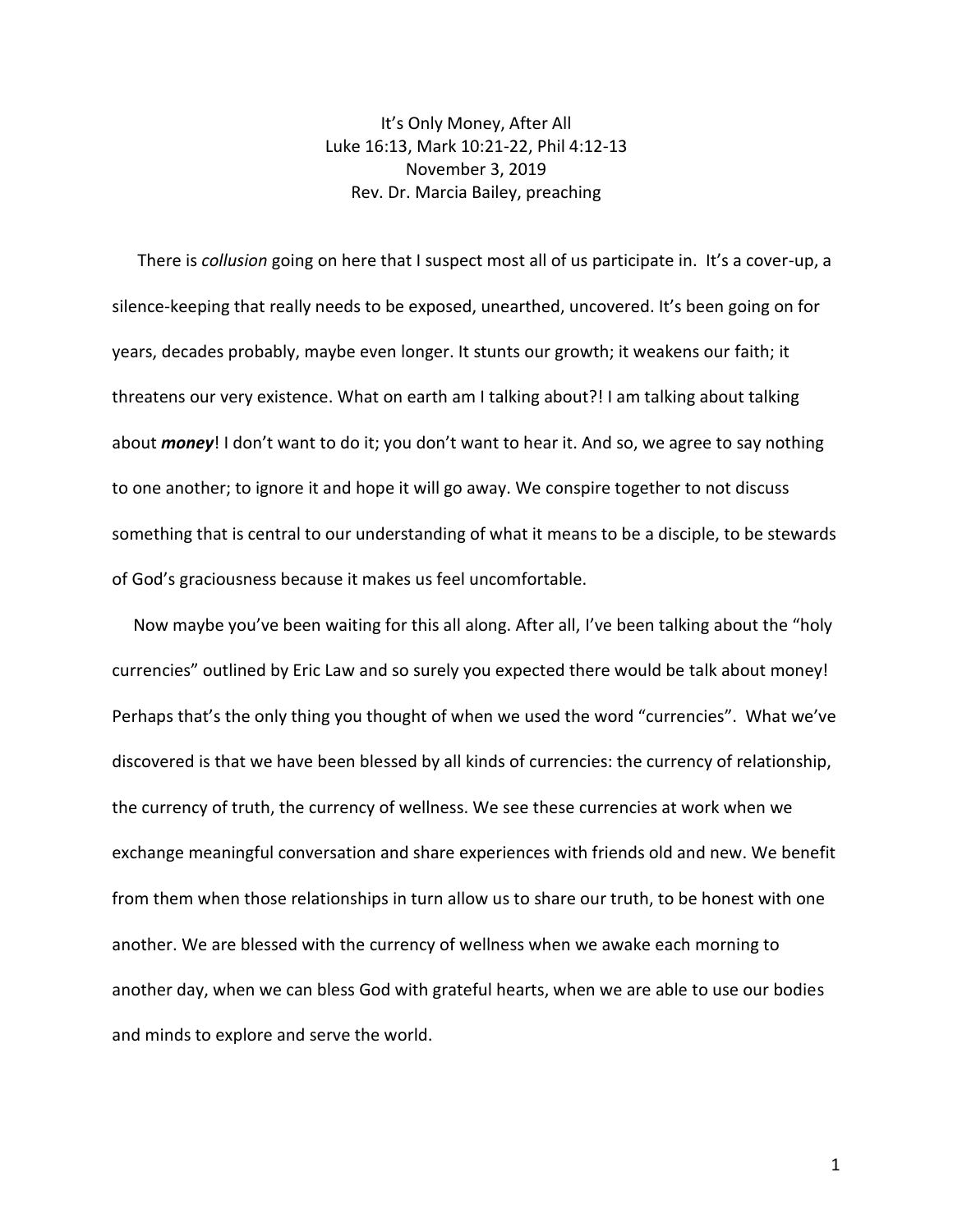But those aren't the only currencies we have. We have the currency of gracious leadership; look around you. We have so many talented, willing leaders serving each other and our community in this place! We are gifted with the currency of time and place: this moment, the last and the next. This space and the neighborhood around us. And yes, we have also been blessed by the currency of money: faithful givers have committed financially to this endeavor for generations. We are here because of them and because of you, and those beyond our walls who have seen in the ministry God has called us to a reason to give dollars and cents to be a part of the Gospel in this place. So yes, *many* currencies. And yes, one of those is money.

 So why is this the difficult one to talk about? I don't know but it's historic in most churches. Patterns established somewhere in the past have told us that talking about money is inappropriate in church; money is "of the world." We need to be "of God." We've been accustomed in our society not to divulge what we make, to be private about how much we own, to keep silent when asked to speak about the most fundamental, concrete expression of value our society acknowledges. In case you are wondering, there is no class in seminaries that teaches pastors to talk about or manage money. In most churches, pastors are intentionally left out of the financial aspects of the congregation, women clergy even more so. I have served churches where people were surprised that I "cared" about the finances; I have had to ask financial people, both in the church and out, to please address me and talk to me as an equal when I have been in financial conversations where all the rest were men.

 We are funny about money! Our ideas about money are tied up in our experience of it: having it and feeling guilty about it or lacking it and feeling resentful. They are tied up in our faith: thinking that having more means we are "blessed"; having less means we are somehow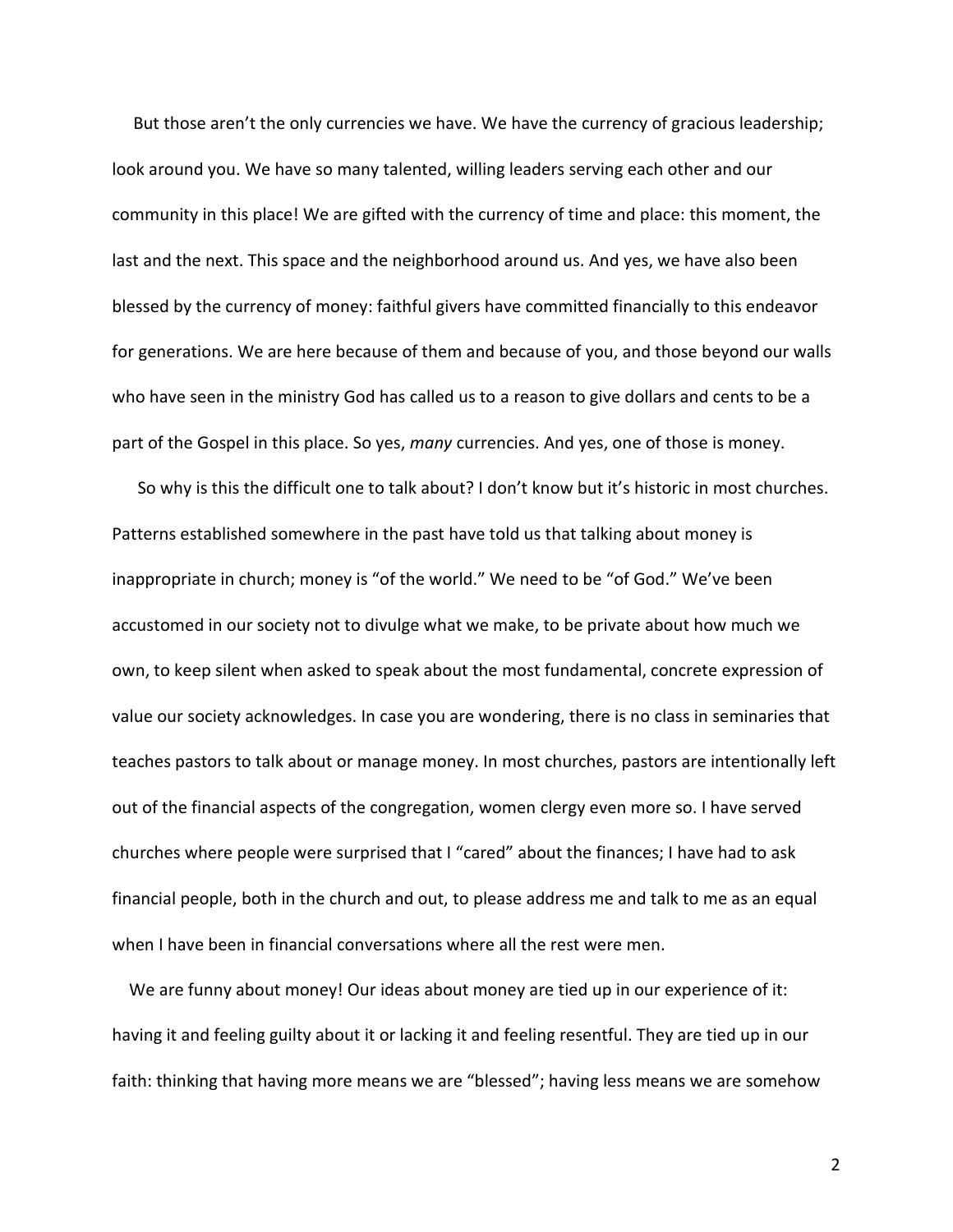not doing it right when it comes to our relationship with God. Our culture pressures us to make more, to have more and to value each other less. Money is used to motivate us and to scare us. It is used to define us and to punish us. No wonder we can't talk about it. No wonder we worry about it. No wonder we struggle to place money in a Jesus-appropriate place in our lives; that is to say, no wonder we hold on when we should let go. No wonder we find it difficult to give when we really want to have it for our own.

 The scriptures we read this morning all reflect the struggle we have with money. The verse from Luke comes at the end of a confounding parable whose challenges I decided to leave for another day. Even though the story is confusing the take away is not: "No slave can serve two masters; for a slave will either hate the one and love the other or be devoted to the one and despise the other. You cannot serve God and wealth." Evidently making the choice of what to prioritize is not a new one! The man we have come to know as the "rich, young ruler" also struggles with this; the text from Mark captures the utter defeat and grief that overcomes the man who realizes that in order to gain the "riches" of God he must first divest himself of his earthly possessions. Even though he is apparently not up to the challenge, he is not less valued in the realm of God. "Jesus, looking at him, loved him," Mark recalls. How important it is that we see that same look of love cast on us when we struggle to sort this stuff out.

 I grew up in a family that had enough. My father worked for the same company for nearly all of his adult life, and all but the last five years of it in the same location. My mother was a fulltime homemaker and volunteer. I learned that we ate what we ate each week because it was what was on sale at one of the three grocery stores she shopped in; she made it her business to know the prices of every item she purchased in all three stores and knew where to buy what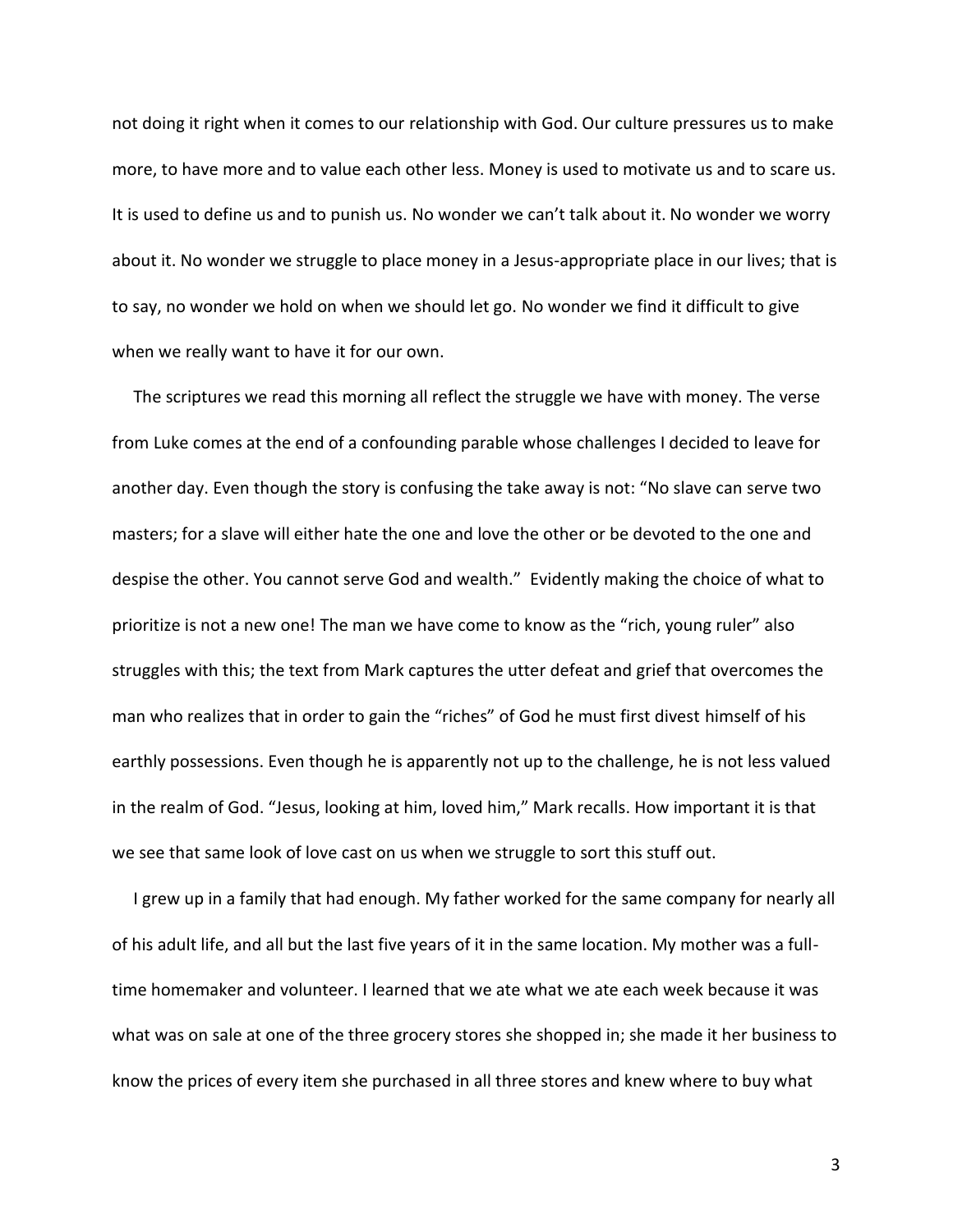accordingly. The pot roast or chicken she cooked for Sunday dinner was meant to last most of the week. The clothes my sisters outgrew were passed to me. The pictures on our walls were cut from magazines and framed. Vacations were joyous explorations of the world we lived in via camping and car travel, all carefully plotted out in a small notebook to make sure we had enough to get home.

 Why do I tell you this? Because our stories about money and how we feel about it are strong determiners about how we act in relation to it as adults. We had enough. More than many. But because of my mother's "Welsh" ways (she could say it because it was true) I shop sales and scout bargains. I camp and drive. I recycle, reuse and repair. But my parents also gave generously, to the churches they belonged to, to the organizations that were meaningful to them, to those who were in need. And so, I strive to follow their model and to respond to the Gospel's call to do the same. At times when my own financial future seemed uncertain I have always and only prayed that I would have "enough." And I have always been blessed.

 And that's what the final text this morning, from Philippians, reminds us; that with God, there is always "enough". "I know," writes the author, "what it is to have little, and I know what it is to have plenty. In any and all circumstances I have learned the secret of being well-fed and of going hungry, of having plenty and of being in need. I can do all things through [The One] who strengthens me." What would it be like for FBC to talk about money, openly, personally, with one another? What would it be like for FBC to decide that we will *not* collude or conspire any more with the silence-keeping around money and that we will use money as a true currency of blessing to serve others?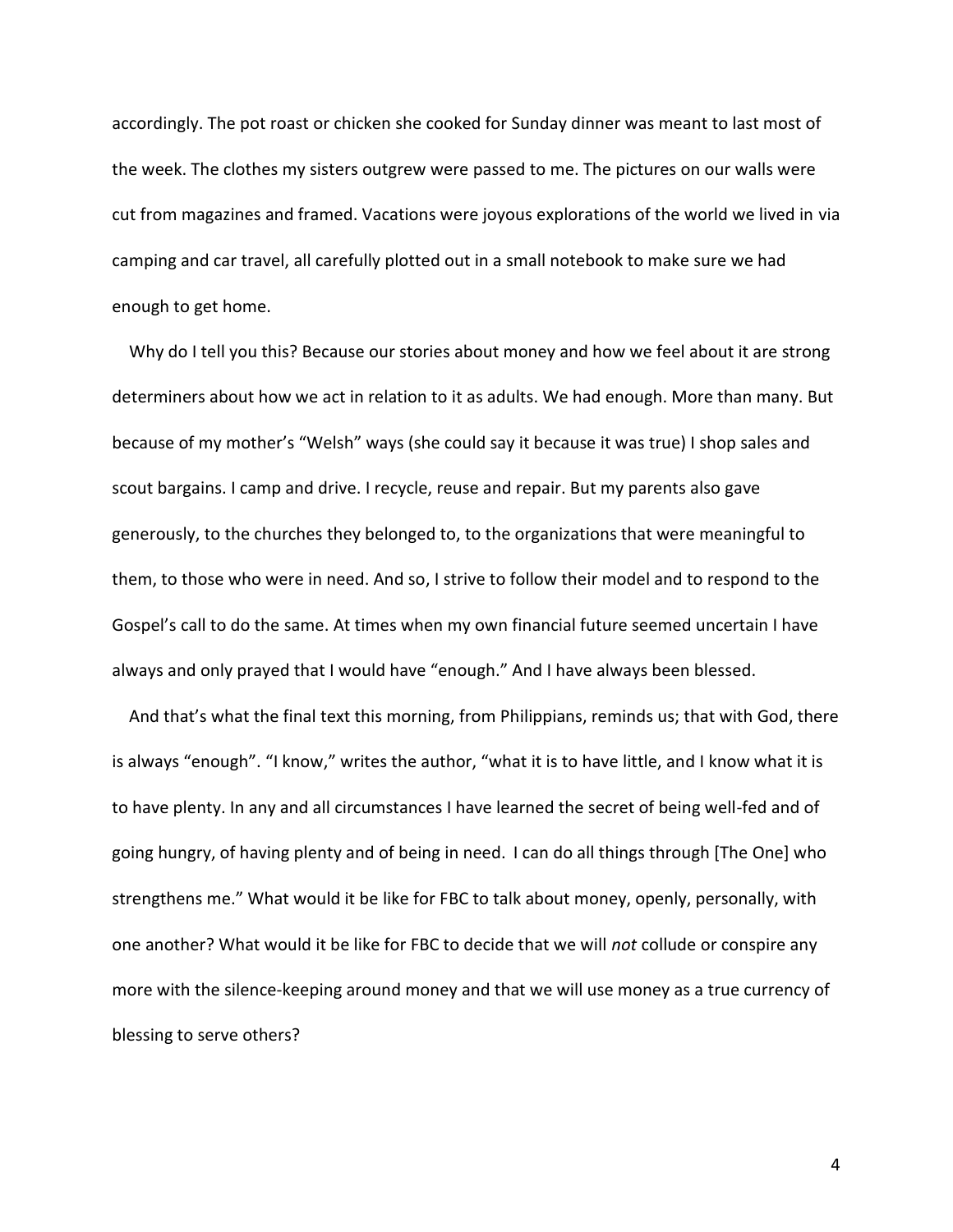What does *that* mean? It means taking the risk of using money to empower others when we might not get money in return. Instead we might make or deepen a relationship, we might learn a truth, we might discover gracious leadership. What if instead of just hoping people will increase their pledges this year, we just outright decide its ok to talk with one another about what we give and why; about how we decide what to give and what it means to us? What if we each made a commitment to live out of a sense of abundance rather than scarcity, a model of Jesus as opposed to our society? What if we decided to give money away and see what happens? Could we even consider trusting God with such a radical idea as this?!

We treat money as if it has magic powers, as if it's taboo to talk about openly, as if it's hold on us is unique, as if it's seductiveness is too alluring to resist. But maybe if we could be honest and truthful (another currency) about the role of money in our everyday lives, we could discover a solidarity with others who also seek this Jesus-path of generosity, of caring for others, of serving the needs of the marginalized *before* we take a big cut for ourselves. It's only money, after all! It's a piece of paper printed with fancy ink; it's a disc of metal, not all that different from a slug. Before money as we know it, folks traded apples for sugar and labor for lumber. The greater currency there was relationship, not money. It was who you knew and what they could offer, not how much was in your pocket.

 Money is tricky; we have somehow convinced us that we cannot talk about the thing that most people think drives our economy and our world. Jesus suggests something else. Jesus suggests that what drives our economy is love; what builds our value is mercy. What ensures our future is grace.